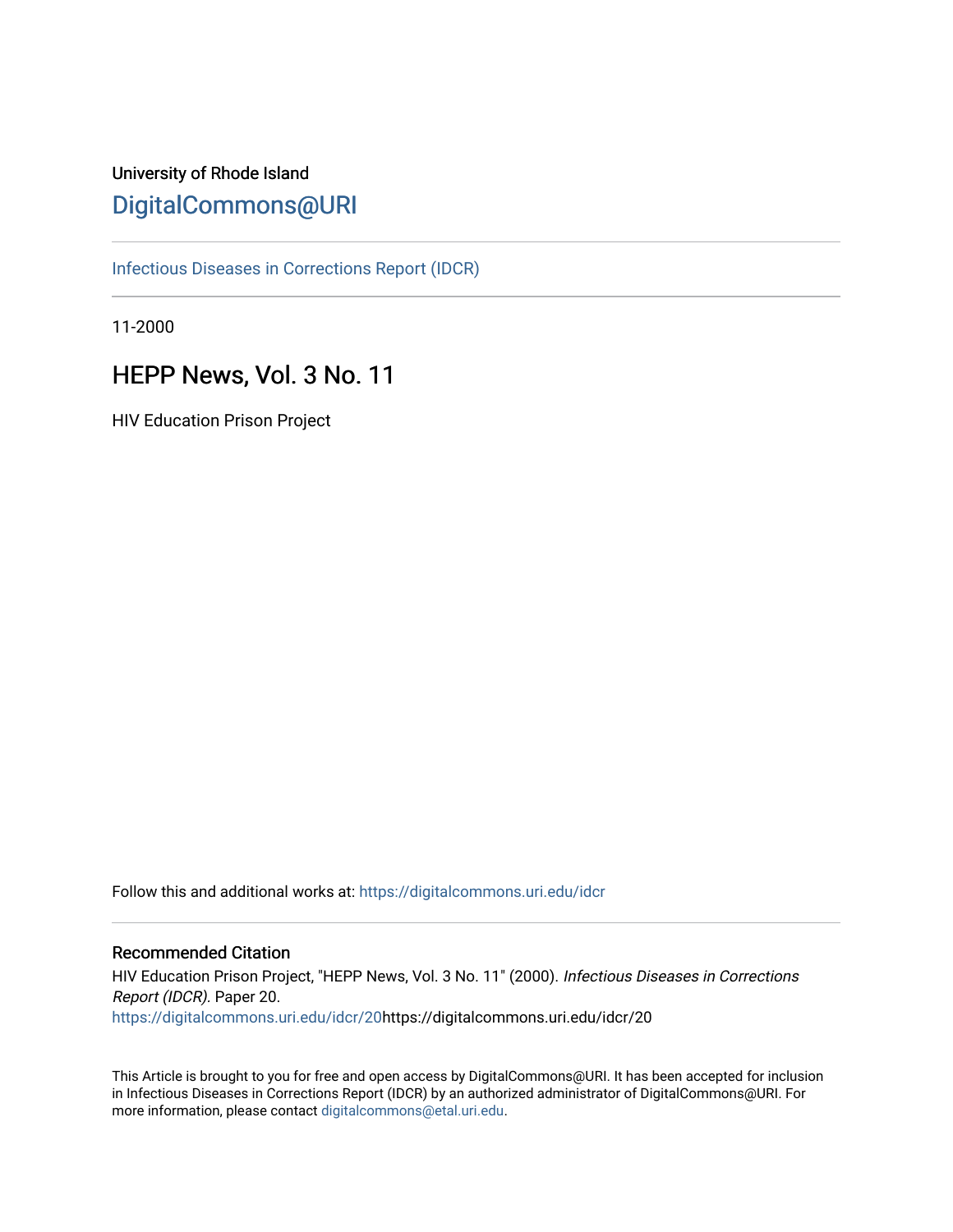

Sponsored by the Brown University School of Medicine Office of Continuing Medical Education and the Brown University AIDS Program.

*HEPP News, a forum for correctional problem solving, targets correctional administrators and HIV/AIDS care providers including physicians, nurses, outreach workers, and case managers. Published monthly and distributed by fax, HEPP News provides up-to-the-moment information on HIV treatment, efficient approaches to administering HIV treatment in the correctional environment, national and international news related to HIV in prisons and jails, and changes in correctional care that impact HIV treatment. Continuing Medical Education credits are provided by the Brown University Office of Continuing Medical Education to physicians who accurately respond to the questions on the last page of the newsletter.* 

### **EDITORS**

**Anne S. De Groot, M.D.** *Director, TB/HIV Research Lab, Brown University School of Medicine*

**Frederick L. Altice, M.D.** *Director, HIV in Prisons Program, Yale University AIDS Program*

**Joseph Bick, M.D.** *Chief Medical Officer, HIV Treatment Services California Department of Corrections California Medical Facility, Vacaville*

**Faculty Disclosure**  In accordance with the Accreditation Council for Continuing Medical Education Standards for Commercial Support, the faculty for this activity have been asked to complete Conflict of Interest Disclosure forms. Disclosures are listed at the end of articles. All of the individual medications discussed in this newsletter are approved for treatment of HIV unless otherwise indicated. For the treatment of HIV infection, many physicians opt to use combination antiretroviral therapy which is not addressed by the FDA.

*HEPP News is grateful for the primary support of Agouron Pharmaceuticals and the additional support of Roche Pharmaceuticals, Merck & Co., Roxane Laboratories, Dupont, Abbott Laboratories, Glaxo Wellcome and Bristol-Myers Squibb through unrestricted educational grants.*

# **ABOUT HEPP The Rules: Law and AIDS in Corrections**

**Mary Sylla, J.D.,** *Founder & Director, CorrectHELP* **David Thomas, M.D.\*,** *Medical Director, Florida D.O.C.*

Strange, but true -- in America, only the incarcerated have a legal right to healthcare. This right stems from early recognition by the courts that, "the public be required to care for the prisoner, who cannot by reason of the deprivation of his liberty, care for himself." Spicer v. Williams, 191 N.C. 487 (1926). However, the Supreme Court did not formally recognize an inmate's constitutional right to healthcare until 1976, when the court established that "deliberate indifference to serious medical needs of prisoners" is a violation of the Eighth Amendment. This article discusses the Eighth Amendment right of incarcerated persons to medical care and examines that right in the context of inmates with HIV disease.

#### **The Constitutional Basis of the Right**

The right of the convicted inmate to medical care comes from the Eighth Amendment's prohibition on "cruel and unusual punishments." Although originally intended to prevent "tortures and other barbarous forms of punishment," the clause has been interpreted by the Supreme Court to include a right to medical treatment for convicted inmates that does not allow "wanton and willful infliction of pain."

Pre-trial detainees also have a right to healthcare, under the Fourteenth Amendment, which prohibits the government's denial of "life, liberty or property without due process of law." Although the pre and post-conviction rights come from separate constitutional provisions, the Supreme Court has never articulated the due process medical care standard, and the rights have been interpreted by the courts to require the same level of treatment. Revere v. Massachusetts Gen. Hosp., 463 U.S. 239, 244 (1983).

### **A Historic Case:**

**Estelle v. Gamble (1976)** In Estelle v. Gamble, 429 U.S. 97 (1976), the Supreme Court addressed the medical needs of prisoners in the context of the Eighth Amendment.

The court held that deliberate indifference to serious medical needs is prohibited *whether the indifference is manifested by prison doctors in their response to the prisoner's needs or by prison guards in intentionally denying or delaying access to medical care or intentionally interfering with the treatment once prescribed. Regardless of how evidenced, deliberate indifference to a prisoner's serious illness or injury states a [claim under the Constitution.] Id. at 104-105."*

## *...prison officials must ensure that inmates receive adequate food, clothing, shelter and medical care.*

Note that both providers and correctional officers might, according to this interpretation of the Eighth Amendment, be held to be responsible if an HIV-infected patient failed to receive their HIV medications. However, a prisoner must provide evidence of "acts or omissions sufficiently harmful" to show deliberate indifference in order to bring an Eighth Amendment claim.

Since Estelle, the Supreme Court has only refined the "deliberate indifference" standard once. In 1994 the Court said that deliberate indifference ". . . [lies] somewhere between the poles of negligence at one end and purpose or knowledge at the other,"(Farmer v. Brennan, 511 U.S. 825, 1994). The Court affirmed an "adequacy" standard stating that ". . . prison officials must ensure that inmates receive adequate food, clothing, shelter and medical care . . ." (id. at 833), but went on to emphasize that "deliberate indifference" requires a culpable state of mind. Federal District Courts (the trial court in the Federal system) may interpret "ade-*Continued on page 2*

| WHAT'S | <b>INSIDE</b> |
|--------|---------------|
|        |               |
|        |               |
|        |               |
|        |               |

Brown University School of Medicine | Providence, RI 02906 | 401.863.2180 | fax: 401.863.1243 | www.hivcorrections.org *If you have any problems with this fax transmission please call 877.896.7636 or e-mail us at ccg@ccgnetwork.com*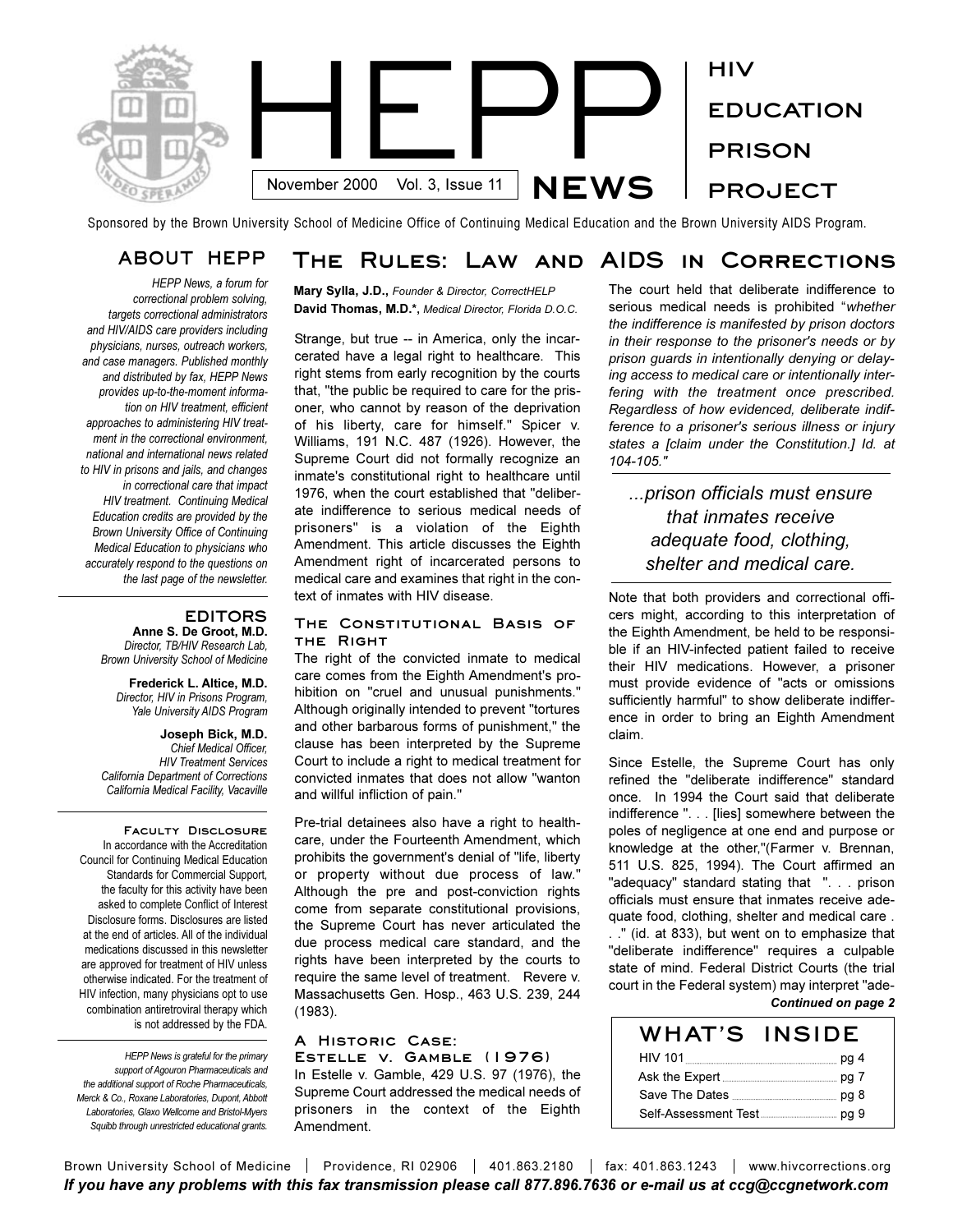### **The Rules...**  *(continued from page 1)*

quate" with wide discretion. On appeal to the Federal Circuit Courts-the layer of the judiciary just below the US Supreme Courtthis has led to vastly varying law, especially in regards to the treatment of HIV.

### **Recent decisions in HIV Cases**

#### **Circuit Courts**

The best way to find out how "deliberate indifference" is being interpreted in relation to HIV treatment in correctional settings is to look at recent court rulings. Only two circuit courts (the regional federal appellate courts directly below the Supreme Court) have considered treatment of HIV disease and the Eighth Amendment since the development of protease inhibitors, with drastically different results.

In Perkins v. Kansas Dept. of Corrections, 165 F.3d 803 (10th Cir. 1999) the patient/inmate challenged his HIV treatment which, in February 1998, consisted of AZT and 3TC, but not a protease inhibitor. The Tenth Circuit, while noting the patient's argument that "HIV will become immune to [AZT and 3TC] if he is not given a protease inhibitor," and footnoting the important role protease inhibitors play in the treatment of HIV disease, held " . . . prison officials have recognized his serious medical condition and are treating it. Plaintiff simply disagrees with medical staff about the treatment. This disagreement does not give rise to a claim for deliberate indifference to serious medical needs." Thus, despite good scientific data to the contrary that was available at the time, the Tenth Circuit held that denial of one component of combination therapy is simply a "disagreement" about appropriate treatment.

By contrast, the Ninth Circuit has held that denial of the full combination for two days creates a triable issue of whether the medical staff was "deliberately indifferent" to the patient/inmate's medical needs. Sullivan v. County of Pierce, 2000 U.S. App. LEXIS 8254 (9th Cir. 2000) In Sullivan, the patient/inmate did not receive his protease inhibitor because the jail pharmacy did not stock the medication, despite the fact that the medical staff testified that is was "common medical knowledge that an AIDS patient taking protease inhibitors as part of an AIDS cocktail had to remain in strict compliance with that regimen at all times and without exception lest that cocktail become ineffective." The Ninth Circuit said that, "[a]lthough jail physicians, like prison officials, enjoy wide discretion in determining what constitutes appropriate treatment, the treatment Sullivan received was far from the medical norm. . . . " Accordingly, the court concluded that the jail was guilty of deliberate indifference.

### **District Courts**

Based on the written opinions of the last several years, district court judges appear to be more willing to let HIV treatment-related claims go forward to trial, by no means guaranteeing victory, but allowing inmate/patients to have their claims heard by a jury. With two such polar opinions by the Circuit Courts, it is no wonder that District Courts are not uniform in their approach to HIV care. For instance, one Maine court held that three days in a jail without medications was sufficient cause for a jury to decide whether that was deliberate indifference (McNally v. Prison Health Services, 46 F.Supp.2d 49. Dist. Ct. Maine, 1999). A Virginia District Court held likewise when an inmate's medications were changed without his notification and he suffered side effects (Taylor v. Barnett, 105 F.Supp2d 483. E.Dist. Va. 2000). An Illinois case is particularly notable because of the inmate's persistence in requesting medications. After notifying repeatedly that she needed HIV medications, yet going without them for two weeks, the inmate was found comatose in her cell. In that case, the court held that the medical staff was not deliberately indifferent, and the claim was denied (Rivera v Sheehan 1998 US District LEXIS 12880 N. Dist Ill 1998).

On the other hand, a New York Federal Court this year held that a Spanish-speaking only inmate, who missed his medications because the instructions to pick up his medications were printed in English, did not suffer deliberate indifference even though it resulted in a worsening of his condition (Leon v. Johnson, 96 F. Supp. 2d 244. WDNY 2000). Earlier, in 1997, in New York the court held the prison system was not deliberately indifferent when an inmate was off medications for a period of a week during transport between facilities. Again, these decisions may have turned on whether or not the providers of medication had a "culpable state of mind." As knowledge of HIV management becomes more widespread, court rulings on events such as those described in this paragraph may evolve (Nolley v. Johnson, 1997 U.S. Dist. LEXIS 17651. S.D.N.Y. 1997).

#### **No resolution: Alabama and the Supreme Court**

One reason the Supreme Court takes cases is to settle differing opinions of Federal Circuit Courts of Appeals. It has not done so in this area. A district court judge in the Eleventh Circuit recently held that prison officials could not be held liable for damages for a delay in delivering HIV medications of three or four days. Edwards v. Alabama Dept. of Corrections, 81 F. Supp. 2d 1242 (Mid. Dist Ala. 2000). That court's decision was based in large part on the controlling precedent set by the Eleventh Circuit on facts developed ten years earlier in Harris v. Thigpen, 941 F.2d 1495 (11th Cir. 1991). In the late 1980s, when the treatment of HIV disease was dramatically different the Eleventh Circuit held that the care for HIV in Alabama, although poor, was adequate for Alabama prisoners because of the changing nature of the treatment of the disease and poor state of health care available to the non-incarcerated in Alabama.

Thus, the district court in Edwards, was forced to conclude that prison officials could not be held liable for damages due to the final rulings in the Harris case. Under a legal defense called "qualified immunity" state actors are immune from liability for their discretionary acts unless they violate "clearly established statutory or constitutional rights of which a reasonable person would have known." Therefore, based on the Eleventh Circuit's 1987 decision in Harris - the Alabama DOC could reasonably believe they were, and are, operating a constitutionally adequate medical system, and are not liable for damages.

#### **Conclusion**

By no means a black and white rule, the "deliberate indifference" standard of Eighth Amendment jurisprudence gives judges wide latitude to determine the standard of medical care owed to incarcerated individuals, and, unfortunately, leaves correctional medical providers and inmate/patients without strict guidance.

Due to the fast pace at which HIV treatment changes, it is particularly difficult to determine what constitutes "deliberate indifference" in this area. Some courts are satisfied if inmates have access to some HIV care, even if out of date; others will examine a doctor's decision to change an individual inmate/patient's medical regimen. The Supreme Court is unlikely to resolve the divergence of opinions that currently exist among lower courts anytime in the near future. Since judicial process has thus far failed to provide a clear standard regarding the management of HIV disease in correctional settings, decisions regarding care remain largely in the hands of medical care providers who care for the incarcerated patient.

*\*Consultant: Agouron Pharmaceuticals, Bristol- Myers Squibb* Speaker's Bureau: Agouron Pharmaceuticals, *Bristol- Myers Squibb*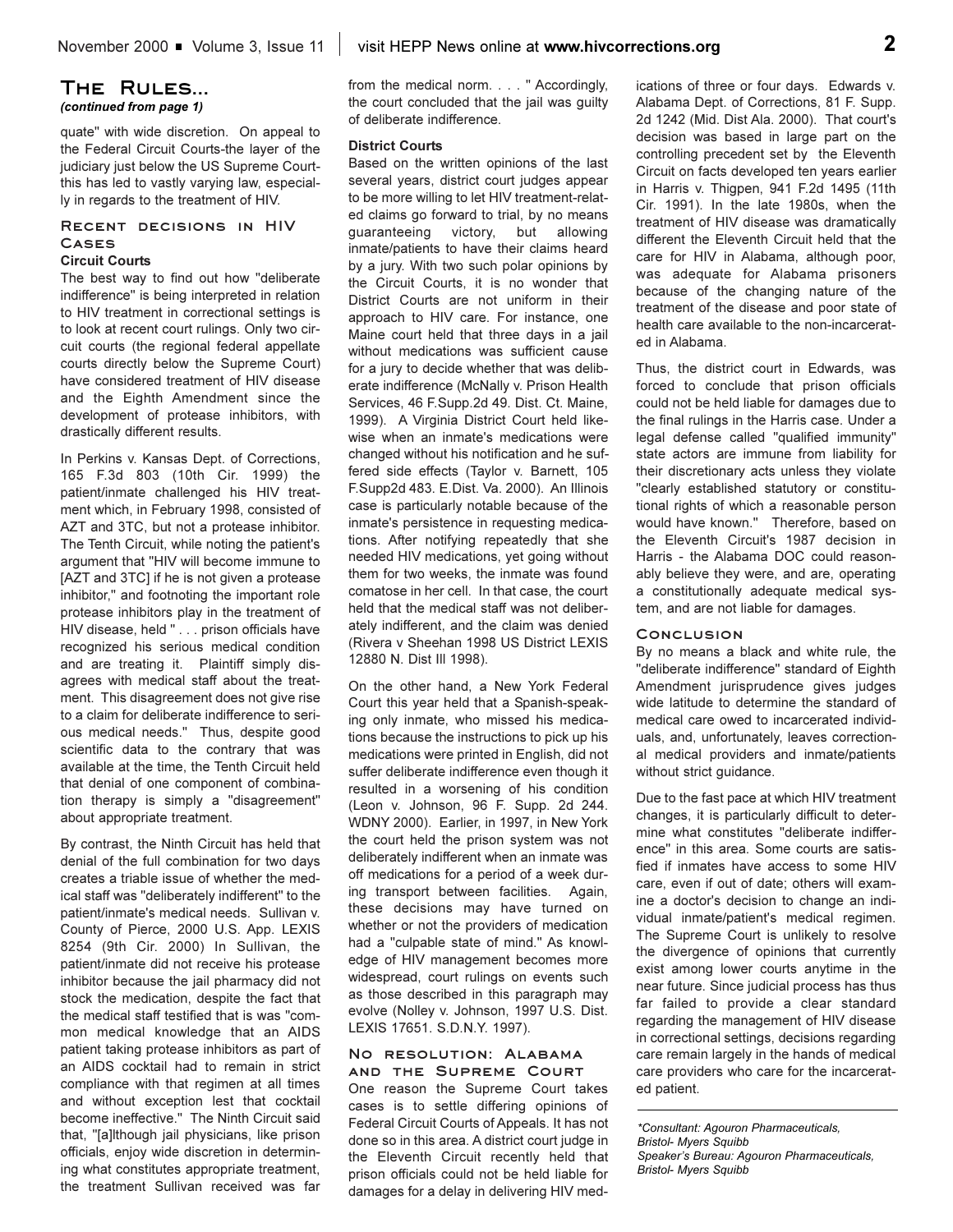# **Letter from the Editor**

*Dear Colleagues,*

*Thanksgiving is upon us, and those of us providing care to HIV-infected prisoners certainly have much to be thankful for. New treatments have led to declining death rates from opportunistic infections and cancers. Inmate initiated litigation has in some cases led to necessary changes in the provision of healthcare to the incarcerated. Slowly, there is a growing realization that the health status of prisoners affects us all, and that better linkages must be in place to provide health care to this population as it moves back and forth between jail/prison and the free world. And in California, a ballot initiative has just been passed that is intended to place a greater emphasis on treatment rather than incarceration for many of those arrested for substance abuse related crimes.* 

*These hopeful signs are tempered by some chilling realities. An increasing prevalence of resistant HIV is leading to treatment failures. Shrinking budgets and lack of vision have hindered effective treatment partnerships. New restrictions on inmate litigation have limited the role of the courts in improving inmate health care. And worldwide, many HIV-infected prisoners still face conditions that are tantamount to a death sentence.*

*This month, Mary Sylla and David Thomas provide an overview of Law and AIDS in Corrections. Yet to be seen is whether the courts will provide a national standard for HIV care in prisons, or whether clinicians will be left to define this facility by facility.*

*Rick Altice provides an approach to the initiation of antiretroviral therapy in a treatment naïve inmate, and the HIV 101 provides an HIV drug update.*

*After reviewing this month's issue, readers should be able to identify appropriate ART regimens for treatment-naïve patients; know more about the use of the new lopinavir/ritonavir combination, Kaletra; list the responsibilities of prison officials for medical care according to US law; and understand the latest developments concerning opportunistic infections in HIV patients.*

*As we gather with our loved ones this year and give thanks for all of our blessings, let us not forget all that remains to be done in our struggle to improve the health care of those that society has entrusted to us.* 

*Sincerely,*

*Joseph Bick, M.D.*

**Senior Advisors** Theodore M. Hammett, Ph.D.

*Abt Associates* Ned E. Heltzer, R.Ph., M.S. *Prison Health Services, Inc.*

Ralf Jürgens *Canadian AIDS Law Legal Network*

David P. Paar, M.D. *University of Texas Medical Branch*

Joseph Paris, Ph.D., M.D. *CCHP Georgia Dept. of Corrections* 

Khurram Rana, Pharm. D. *University of RI College of Pharmacy* David Thomas, J.D., M.D. *Florida Dept. of Corrections*

Lester Wright, M.D. *New York State Dept. of Corrections*

**Associate Editors**

Betty Rider, M.A., M.S. *North Carolina Division of Prisons*

Anne C. Spaulding, M.D. *Brown University School of Medicine*

Stephen Tabet, M.D., M.P.H. *Univ. of Washington Division of Infectious Disease Seattle HIVNET*

> David A. Wohl, M.D. *University of North Carolina*

> > **Managers**

Dennis Thomas *HIV Education Prison Project*

Michelle Gaseau *The Corrections Connection*

**Layout** Kimberly Backlund-Lewis

*The Corrections Connection*

**Promotion and Distribution**

Amanda Butler *Cimon Consulting Group*

**Managing Editor** 

Elizabeth Stubblefield *HIV Education Prison Project*

The editorial board and contributors to HEPP News include national and regional correctional professionals, selected on the basis of their experience with HIV care in the correctional setting and their familiarity with current HIV treatment. We encourage submissions, feed-back, and correspondence from our readership.

## **Subscribe to HEPP News and/or HIV Inside**

Fax to **401.863.1243** for any of the following: *(please print clearly or type)*

\_\_\_\_ Yes, I would like to add/update/correct (circle one) my contact information for my complimentary subscription of HEPP News fax newsletter.

Yes, I would like to sign up the following colleague to receive a complimentary subscription of HEPP News fax newsletter.

\_\_\_\_ Yes, I would like to order the following back issues (please include volume/issue/date).

\_\_\_\_ Yes, I would like my HEPP News to be delivered in the future as an attached PDF file in an e-mail (rather than have a fax).

\_\_\_\_ Yes, I would like to add my contact information for my complimentary subscription of HIV Inside.

|            | NAME: NAME: 2008 Participants and the contract of the contract of the contract of the contract of the contract of the contract of the contract of the contract of the contract of the contract of the contract of the contract |                                                                                                                                                                                                                                |
|------------|--------------------------------------------------------------------------------------------------------------------------------------------------------------------------------------------------------------------------------|--------------------------------------------------------------------------------------------------------------------------------------------------------------------------------------------------------------------------------|
|            |                                                                                                                                                                                                                                | (Optional) # of HIV Infected Inmates: ______                                                                                                                                                                                   |
| CHECK ONE: | O Physician O Physician Assistant O Nurse Practitioner O Nurse/Nurse Administrator O Pharmacist O Medical Director/Administrator O HIV Case Worker/Counselor O Other                                                           |                                                                                                                                                                                                                                |
|            | ADDRESS: ADDRESS:                                                                                                                                                                                                              |                                                                                                                                                                                                                                |
|            |                                                                                                                                                                                                                                |                                                                                                                                                                                                                                |
|            |                                                                                                                                                                                                                                |                                                                                                                                                                                                                                |
|            |                                                                                                                                                                                                                                | DATE: the contract of the contract of the contract of the contract of the contract of the contract of the contract of the contract of the contract of the contract of the contract of the contract of the contract of the cont |
|            |                                                                                                                                                                                                                                |                                                                                                                                                                                                                                |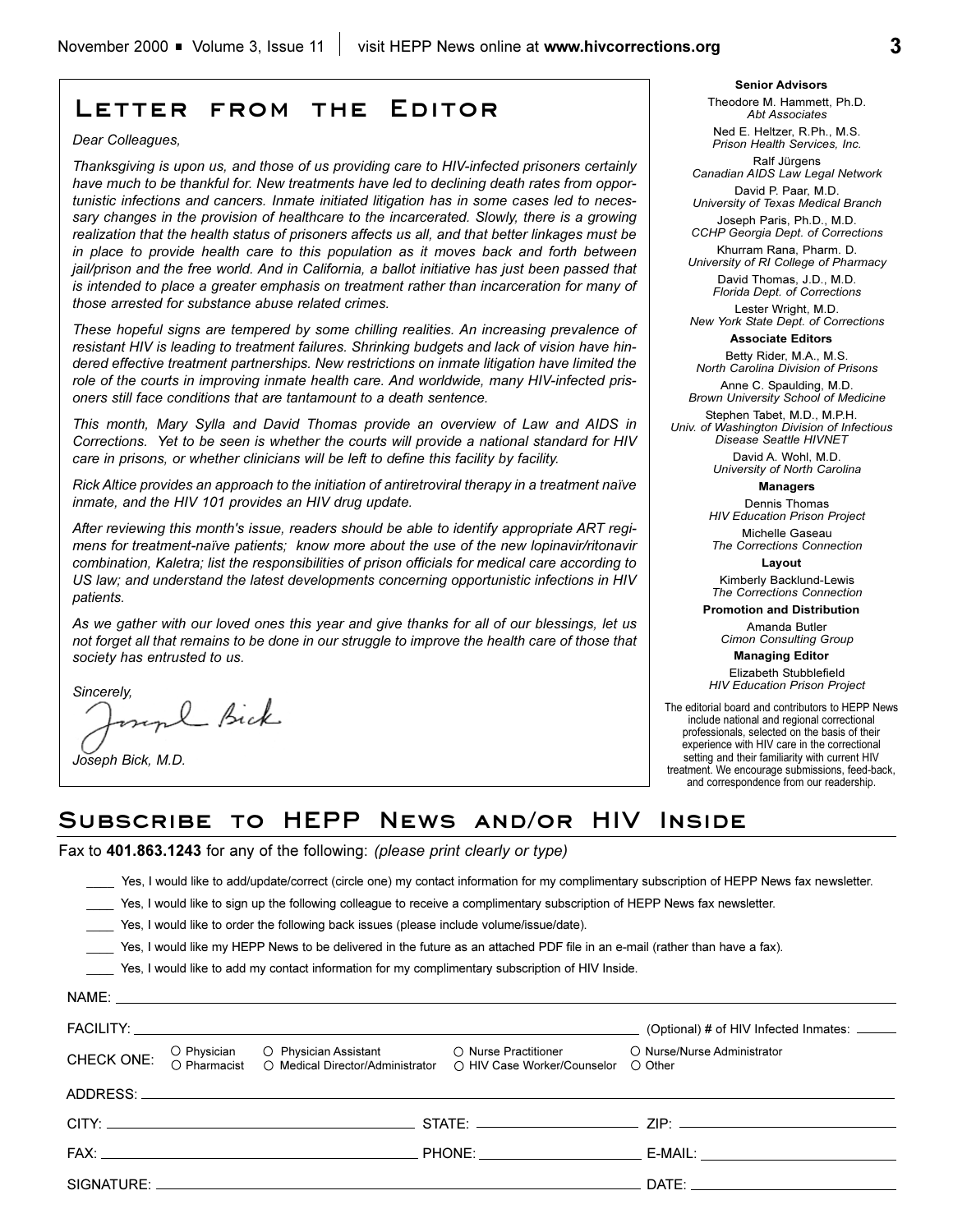**4**

# **Antiretroviral Agents Dosing and Administration Recommendations**

# *Nucleoside Reverse Transcriptase Inhibitors (NRTIs)*

|<br>|<br>|<br>|<br>|<br>|<br><br>|<br><br><br><br><br><br><br>

 $\bf{O}$ 

|                                               | <b>ZIDOVUDINE</b><br>(AZT, ADV, Retrovir)                                                                                                      | <b>DIDANOSINE</b><br>(ddl, Videx)                                                         | <b>ZALCITABINE</b><br>(ddC, Hivid)                   | <b>STAVUDINE</b><br>(d4T, Zerit)                 | <b>LAMIVUDINE</b><br>(3TC, Epivir)                                                 | <b>ABACAVIR</b><br>(ABC, Ziagen)                                                                                                                                         |
|-----------------------------------------------|------------------------------------------------------------------------------------------------------------------------------------------------|-------------------------------------------------------------------------------------------|------------------------------------------------------|--------------------------------------------------|------------------------------------------------------------------------------------|--------------------------------------------------------------------------------------------------------------------------------------------------------------------------|
| Form                                          | 100 and 300mg tabs<br>IV vials-10mg/ml<br>300mg/3TC 150mg<br>as Combivir<br>10mg/mL oral soln                                                  | 25, 50, 100 and<br>150mg tabs; 100,<br>167 and 250 mg<br>powder packets<br>200mg tabs for | 0.375 and 0.75mg<br>tabs                             | 15, 20, 30, and<br>40mg caps<br>1mg/mL oral soln | 150mg tabs 150mg<br>with AZT 300mg as<br>Combivir 10mg/mL<br>oral soln             | 300mg tabs                                                                                                                                                               |
|                                               |                                                                                                                                                | once daily dosing                                                                         |                                                      |                                                  |                                                                                    |                                                                                                                                                                          |
| Recommended<br>Dose                           | 300mg bid (or with<br>3TC as Combivir 1<br>tab bid)                                                                                            | Tablets or oral soln<br>>60kg: 400mg qd or<br>200mg bid (tabs) or<br>250mg bid (powder)   | 0.75mg tid                                           | >60kg: 40mg bid<br><60kg: 30mg bid               | 150mg bid or with<br><b>AZT as Combivir</b><br>$(1$ tab bid)<br><50kg: 2mg/kg bid) | 300mg bid                                                                                                                                                                |
|                                               |                                                                                                                                                | <60kg: 250mg gd or<br>125mg bid (tabs) or<br>167mg bid (powder)                           |                                                      |                                                  |                                                                                    |                                                                                                                                                                          |
| Food<br>Effect                                | None                                                                                                                                           | Levels ↓55% Take<br>1 hr before or 1 hr<br>after meal                                     | None                                                 | None                                             | None                                                                               | None<br>Alcohol TABC levels<br>41%                                                                                                                                       |
| <b>Toxicity</b><br>Toxicity<br>Major<br>Class | • Bone Marrow<br>suppression: anemia<br>and/or neutropenia<br>subjective com-<br>plaints: GI intoler-<br>ance, headache,<br>insomnia, asthenia | • Pancreatitis<br>• Peripheral<br>neuropathy<br>GI intolerance,<br>nausea, diarrhea       | • Peripheral<br>neuropathy<br>• Stomatitis           | Peripheral<br>neuropathy                         | (minimal toxicity)                                                                 | Hypersensativity<br>(2-5%), fever,<br>nausea, vomiting,<br>anorexia, cough,<br>dyspena, malaise,<br>morbilliform rash.<br>May be life-threaten-<br>ing with rechallenge. |
| Drug<br>Inter-<br>action                      | Ribavirin may<br>reduce AZT activity                                                                                                           | Methadone I ddl<br>levels 41%, consider<br>ddl dose increase                              | Methadone I ddC<br>levels 27%. No<br>dose adjustment | None                                             | None                                                                               | None                                                                                                                                                                     |

## *Non-Nucleoside Reverse Transcriptase Inhibitors (NNRTIs)*

|                                        | <b>NEVIRAPINE</b> (Viramune)                                                                             | <b>DELAVIRDINE</b> (Rescriptor)                                                                                                             | <b>EFAVIRENZ</b> (Sustiva)                                                                                                                                                                                                                                                                                                                                                                                                                                                      |
|----------------------------------------|----------------------------------------------------------------------------------------------------------|---------------------------------------------------------------------------------------------------------------------------------------------|---------------------------------------------------------------------------------------------------------------------------------------------------------------------------------------------------------------------------------------------------------------------------------------------------------------------------------------------------------------------------------------------------------------------------------------------------------------------------------|
| Form                                   | 200mg tabs                                                                                               | 100mg and 200mg tabs                                                                                                                        | 50, 100, 200mg caps                                                                                                                                                                                                                                                                                                                                                                                                                                                             |
| Recommended<br>Dose                    | 200mg po qd x 14 days,<br>then 200mg po bid                                                              | 400mg po tid                                                                                                                                | 600mg po qd at hs                                                                                                                                                                                                                                                                                                                                                                                                                                                               |
| Food<br>Effect                         | None                                                                                                     | None                                                                                                                                        | 150% with high fat meal; avoid after high fat meal                                                                                                                                                                                                                                                                                                                                                                                                                              |
| Toxicity<br>Toxicity<br>Major<br>Class | • Induces cytochrome<br>P450 enzymes·<br><b>PI</b><br>interactions see Table 4-<br>16 in Bartlett Guide* | ■ Methadone AUC<br>decreased 60% titrate<br>methadone dose<br>• Not recommended:<br>Ketoconazole and rifampin<br>• Caution: anticonvulsants | Inhibits and induces cytochrome P450 3A4 enzymes<br>Contraindicated drugs: astemizole, midazolam, triazolam,<br>cisapride, ergot alkaloids, tergenadine<br>Possibly important drug interactions: rifampin, rifabutin,<br>clarithromycin, phenobarbitol, ethinyl estradiol, anticonvulsants, warfarin<br>• PI interactions: see Table 4-16 in Bartlett Guide*<br>• Methadone AUC decreased 60% titrate methadone dose                                                            |
| Drug<br>Interaction                    | Rash (15-30%) may<br>require hospitalization;<br>rare cases of<br>Stevens-Johnson<br>syndrome; hepatitis | Rash; headches<br>Increased transaminase<br>levels                                                                                          | Dizziness, "disconnectedness," somnolence, insomnia, bad dreams,<br>confusion, amnesia, agitation, hallucinations, poor concentration<br>■ 40% usually resolves after 2 weeks<br>take hs.<br>$\blacksquare$<br>Rash- severe in 5%; rare reports of Stevens-Johnson syndrome:<br>Teratogenic in cynomalgus monkeys<br>• Avoid in pregnancy, and women and men should use adequate<br>contraception methods.<br>• False positive drug screening test for cannabinoids (marijuana) |

*HIV101 continued on page 5*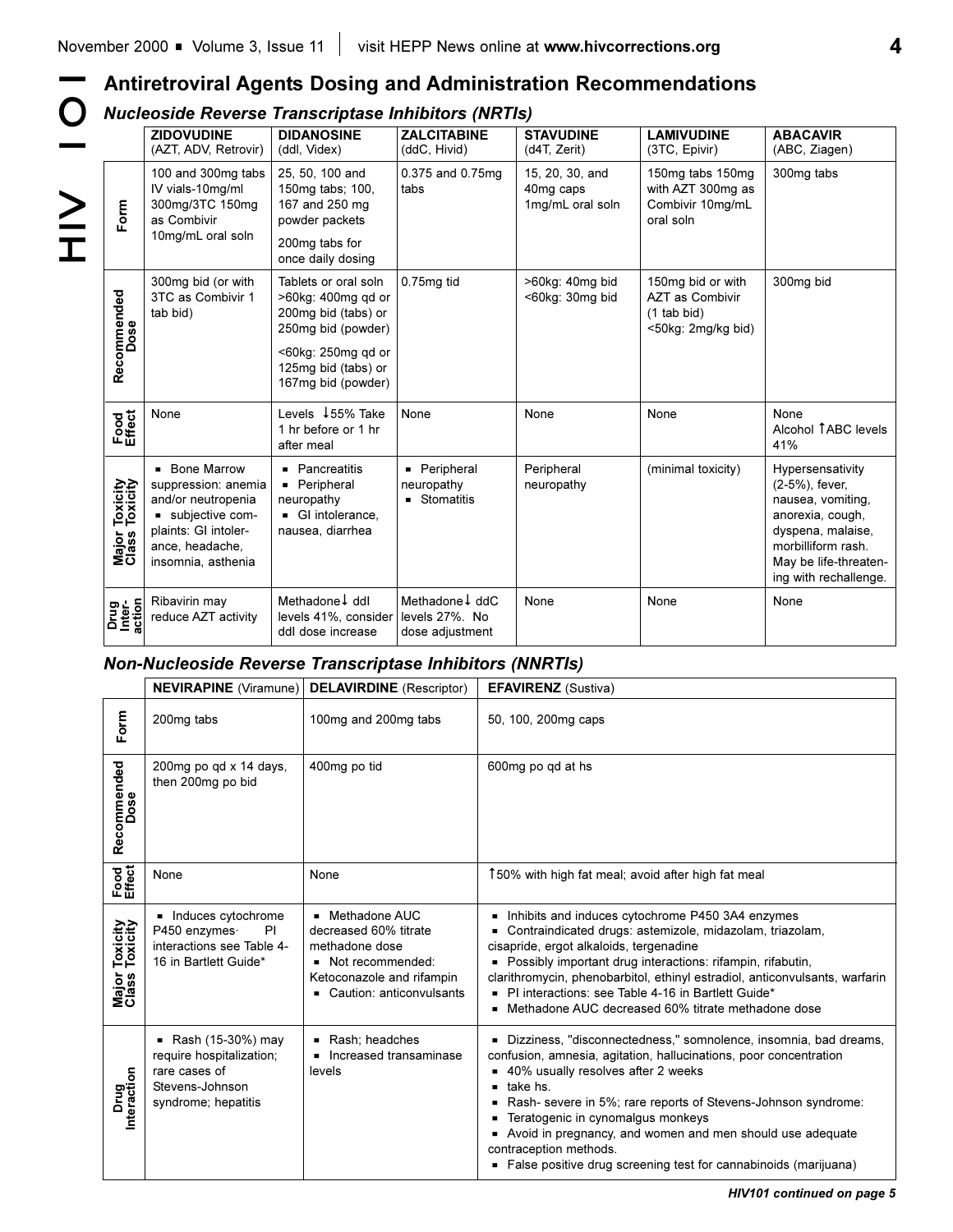# **ICAAC Update For The Correctional Provider**

The 40th Annual Interscience Conference on Antimicrobial Agents and Chemotherapy (ICAAC) was held September 17-20, 2000 in Toronto, Canada. What follows are brief comments on data presented this year that may be clinically relevant to the care of HIV-infected inmates.

#### **Pharmacokinetic Interactions**

Information was presented concerning pharmacokinetic interactions of dual protease inhibitor (PI) regimens and regimens containing both a PI and an NNRTI. Notably, efavirenz decreases the concentration of indinavir, lopinavir, and amprenavir sufficiently to raise concerns about sub therapeutic PI levels. In these situations, the use of low dose (100-200 mg p.o. bid) ritonavir can adequately raise the levels of the second PI, usually without significant side effects. In the case of Kaletra, the dose should be increased from 3 bid to 4 bid (400/100 $\rightarrow$ 533/133) when efavirenz is co-administered. Clearly, management of potential pharmacokinetic interactions is becoming more complex and specialized. Because incarcerated patients move from facility to facility and encounter providers with varying knowledge about doses of antiretroviral agents used in combination, opportunities for prescription errors abound. HEPP News editors believe that each system should have in place a process of routine review of medication regimens to guard against inadvertent errors.

**Cases of Death in HIV infected patients** Over the past several years, it has been shown that the use of highly active antiretroviral therapy has lead to decreased mortality and drop in the incidence of new opportunistic infections. A study by Jacobsen et al at Alta Bates Medical Center in California reviewed the causes of death in 56 HIV infected patients who died in1998 and 1999. This study revealed that over half (55%) died of liver disease, cardiovascular disease, cancer, accidents, and other etiologies not directly related to HIV. Similar tends are also being seen in the the correctional setting. In the California Department of Corrections' Hospice Unit in Vacaville, HIV is no longer the most common admitting diagnosis. At Vacaville, HIV related deaths fell from 72 in 1995 to 12 in 1999, in spite of an increase in patient population This serves as a reminder that as HIV becomes more of a chronic treatable illness, we must not lose sight of the routine medical care of our HIV infected patients.

#### **Antiretroviral Therapy Regimens**

Data was presented this year showing comparable results between NNRTI vs. PI based regimens. Additionally, there is further evidence supporting the use of single class regimens which include abacavir

#### *Continued on page 6*

|                         | <b>INDINAVIR</b><br>(Crixivan)                                                                                                                                                                                                                                           | <b>RITONAVIR</b><br>(Norvir)                                                                                                                                                                                                                                      | <b>SAQUINAVIR</b><br>(Invirase)                        | (Fortovase)                                                                                                          | <b>NELFINAVIR</b><br>(Viracept)                  | <b>AMPRENAVIR</b><br>(Agenerase)                                                                                                                                                                                                           |
|-------------------------|--------------------------------------------------------------------------------------------------------------------------------------------------------------------------------------------------------------------------------------------------------------------------|-------------------------------------------------------------------------------------------------------------------------------------------------------------------------------------------------------------------------------------------------------------------|--------------------------------------------------------|----------------------------------------------------------------------------------------------------------------------|--------------------------------------------------|--------------------------------------------------------------------------------------------------------------------------------------------------------------------------------------------------------------------------------------------|
| Form                    | 200, 400,<br>333mg caps                                                                                                                                                                                                                                                  | 100mg caps<br>600mg/7.5 mL po<br>soln                                                                                                                                                                                                                             | 200mg caps<br>(Hard gel caps)                          | 200mg caps<br>(Soft gel caps)                                                                                        | 250mg tabs<br>50mg/g oral powder                 | 50, 150mg caps<br>15mg/mL                                                                                                                                                                                                                  |
| Recom<br>mended<br>Dose | 800mg q 8h<br>Separated ddl<br>dose by 1 hr                                                                                                                                                                                                                              | 600mg bid Separate<br>ddl dose by 2 hr                                                                                                                                                                                                                            | Not recommended<br>as single PI 400mg<br>bid with RTV  | 1200mg tid                                                                                                           | 1250mg bid or<br>750mg tid                       | 1200mg bid                                                                                                                                                                                                                                 |
| Food<br>Effect          | 177%; take 1 hr<br>before or 2 hours<br>after meals; may<br>take with low fat<br>snack or skim milk                                                                                                                                                                      | 115%; take with<br>food if possible to<br>improve tolerability                                                                                                                                                                                                    | No food effect when<br>taken with RTV                  | 16x; take with large<br>meal unless taken<br>with RTV                                                                | $\uparrow$ 2-3x; take with<br>meal or snack      | high fat meal<br>decreases AUC<br>20%: can be taken<br>with or without food.<br>but high fat meal<br>should be avoided.                                                                                                                    |
| Side Effects*           | GI intolerance<br>$(10-15\%)$ ;<br>nephrolithiasis or<br>nephrotoxicity<br>$(10-15\%)$ ;<br>headache;<br>asthenia;<br>dizziness; rash;<br>metallic taste:<br>ITP; alopecia;<br>lab: increase<br>indirect<br>bilirubinemia<br>(inconsequential)<br>Class side<br>effects* | GI intolerance (20-<br>40%); paresthesias-<br>circumoral and<br>extremities (10%);<br>taste perversion<br>$(10\%)$ ; lab:triglyc-<br>erides increase in<br>60% and transami-<br>nase increase in 10-<br>15%, CPK and uric<br>acid increase Class<br>side effects* | GI intolerance<br>(10-20%); increase<br>Class effects* | GI intolerance<br>$(20-30\%)$ ;<br>headache;<br>hypoglycermia;<br>transaminase<br>increase<br>Class side<br>effects* | Diarrhea<br>$(10-30%)$<br>Class side<br>effects* | GI intolerance<br>(10-30%); rash<br>(20-25% - usually<br>at 1-10 wks),<br>Stevens-Johnson<br>syndrome (1%);<br>paresthesias<br>$(10-30% -$<br>perioral or<br>peripheral)<br>Increase in liver<br>function tests.<br>Class side<br>effects* |

*\*For drug interactions with PIs, see the December issue of HEPP News. For more info on class side effects see Table 4-16 from the reference for this chart, Chapter 4 of Bartlett JG and Gallant JE. 2000-2001 Medical Management of HIV Infection. Johns Hopkins University, Baltimore, MD. 2000.*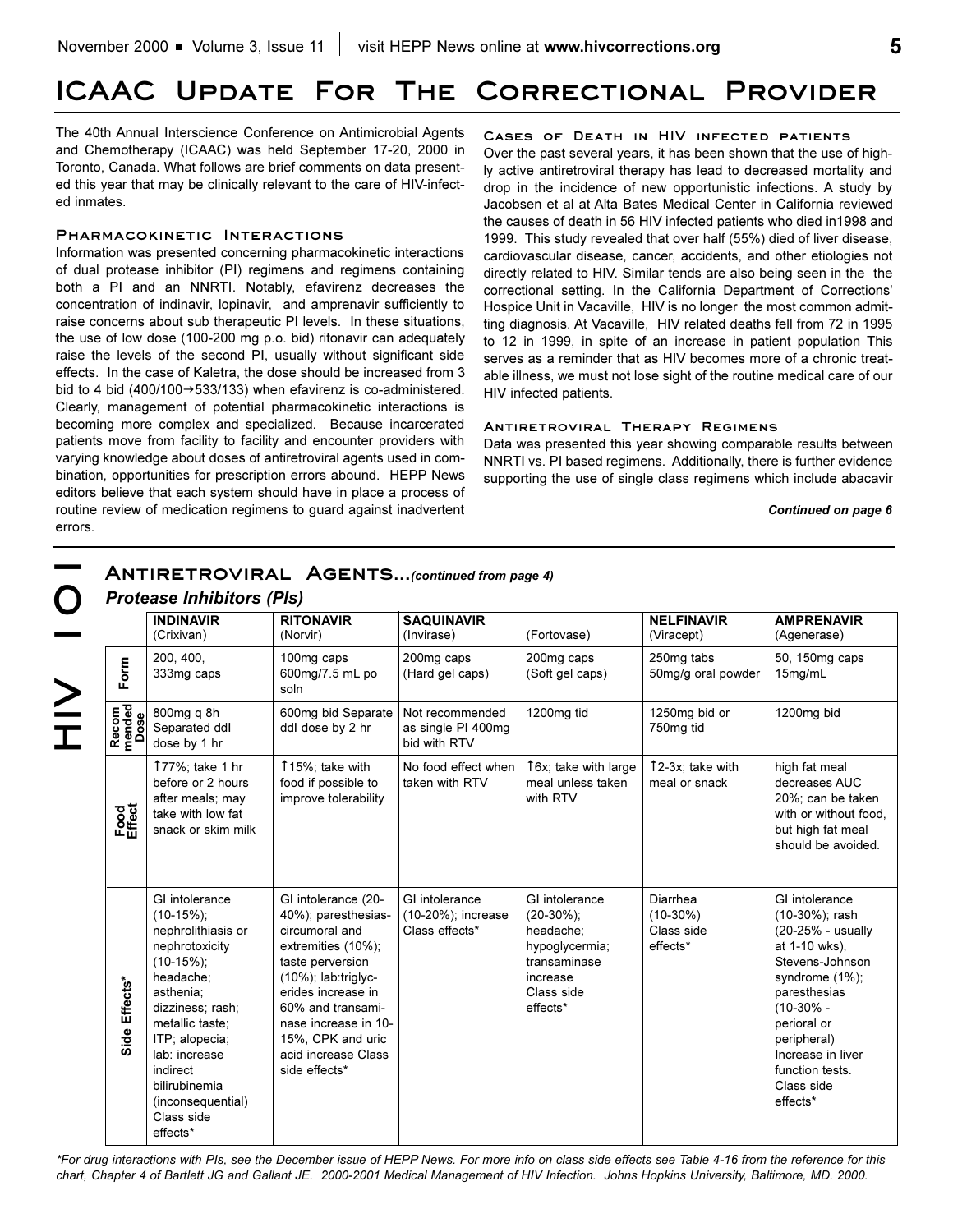### **ICAAC** UPDATES... *(continued from page 5)*

as opposed to a PI or NNRTI. These non-PI options may offer enhanced tolerability and adherence, and perhaps less long term side effects. This data is tempered by some work suggesting that NNRTI and single class regimens may not fare as well in the setting of higher baseline viral loads (greater than 100,000). Additionally, a UK study of 2,111 patients who were started on therapy and followed for a median of 450 days showed that although PI and NNRTI regimens both achieved viral loads of less than 500 in similar times, NNRTI based combinations showed earlier rebound.

The new PI Kaletra (co-formulated lopinavir-ritonavir), was the big news this year, with data presented on its use in both salvage and naïve settings. Kaletra performed impressively in naïve patients, with over 80% of those treated maintaining a viral load of less than 400 at 24 weeks. Even more impressively, however, an intent to treat analysis of the use of Kaletra plus efavirenz plus 2 NRTIs in salvage therapy for those who had failed 2 PIs but were NNRTI naïve yielded at 24 weeks 82% of patients with a viral load of less than 400. The main side effects were increased cholesterol and tryglicerides. This regimen shows great promise in salvage therapy, while its role in initial therapy has potential but must be further defined.

Work was presented this year demonstrating that in the setting of virus highly resistant to AZT, hypersusceptibility to NNRTIs can develop. This may explain some of the benefit of the use of NNRTIs in the salvage setting. Other data demonstrated that virus with multiple PI resistance mutations is often less fit and therefore less able to damage the immune system. This offers a rationale for continuing treatment in those who are "failing therapy" (persistantly detectable viral loads), tolerating it without side effects, and for whom no other regimens are available.

A study examined the prevalence of drug resistance in prisoners in the Texas Department of Criminal Justice as compared to patients seen at the University of Texas clinics. This work demonstrated a higher instance of some resistance patterns in prisoners and the author suggested that this may be due to factors inherent in the correctional medical delivery system. It is important to note, however, that the study did not mention whether the inmates were studied at entry to prison. The assumption appears to have been made that this resistance developed while incarcerated, when in fact patients may have presented to prison with more resistant virus. Additionally, it would be valuable to compare prisoners to a non incarcerated population which is similarly matched for co-morbid mental illness and substance abuse.

#### **Lipid Abnormalities**

Further evidence was presented concerning the increased incidence of insulin resistance in patients receiving antiretroviral therapy as demonstrated by fasting hyper-insulinemia and impaired oral glucose tolerance testing. Insulin resistance is seen in patients receiving both PI and non-PI regimens, and is associated with an increased risk for cardiovascular events. Studies attempting to correct these abnormalities by switching from a PI based regimen to an NNRTI or abacavir based regimen have met with mixed success. In patients who are NNRTI naïve, viral load reductions are usually maintained when an NNRTI is substituted for the PI. A decrease in tryglicerides and insulin resistance may be seen although total cholesterol may not change. Usually there is also no change in lipodystrophy. For those considering a change to an abacavir regimen, it should be noted that there is an increased risk of virologic failure if there is extensive prior treatment experience with AZT.

#### **Opportunistic Infections Cytomegalovirus (CMV)**

More data was presented that CMV disease is unlikely to progress in those whose CD-4 count has risen to >300 while on HAART. The risk does exist however for the immune reconstitution syndrome, which can include macular edema and may require steroid treatment. In those who have stopped treatment for active disease because CD4 counts rose to >300, the risk for reactivation of disease dramatically increases again if CD4 falls <50. For this reason, anti-CMV treatment should be restarted presumptively in those whose CD4 declines to <50/mm3.

#### **Hepatitis C (HCV)**

The United States Public Health Services (USPHS) and the Infectious Disease Society of America consider HCV to be an HIV related opportunistic infection, In the United States, approximately 30% of those who are HIV infected are also infected with HCV. Most studies have demonstrated that HIV/HCV coinfected individuals progress more rapidly to end state liver disease than do those who are HCV infected but HIV negative. The USPHS recommends that all those who are HIV infected should be tested for HCV. All HCV infected patients should be treated. This does not mean that everyone should receive interferon, but treatment also includes patient education, including alcohol abstinence and avoidance of illicit drugs that may exacerbate liver disease. Patients should be counseled on methods to decrease transmission of HCV, and should be vaccinated for HBV and HAV if not already immune. Lastly, careful attention should be given to dose modifications of medications that are metabolized by the liver. As for treatment with interferon, there is little evidence to support this practice in those with poorly controlled HIV disease especially if the CD4 count is less than 200-300. In those with higher CD4 counts, well controlled HIV viral loads, and the absence of other contraindications, interferon with/without ribavarin may be appropriate on a case by case basis.

#### **Human Papillomavirus (HPV)**

Data was presented demonstrating that HIV infected individuals are more commonly infected with HPV, are on average infected with more serotypes, have a greater incidence of clinically evident disease, and are more likely to have persistent HPV infection compared to those who are not HIV infected. Additionally the risk for invasive disease is directly related to the decline in CD4 count.

### **Patients with Low Level Persistent HIV Viremia**

In spite of our best efforts, for some patients who do not maintain an undetectable viral load there is no suitable salvage regimen available. A study from Tenorio et al in Chicago compared three groups of patients: 1) those who maintained an HIV VL <50, 2) those with VLs that plateau at 50-10,000 and 3) those with VL>12,000. Notably, groups 1 and 2 had no difference in lymphoproliferative responses nor in the incidence of opportunistic infections, while group 3 performed worse in both areas. CD4 increase were as follows: group 1> group2> group 3. It was also noted that group 2, with persistent low level virema, developed less resistance mutations than did group 3. This data is encouraging information for that group of patients who plateau at a low but detectable viral load and for whom no other suitable regimens are available.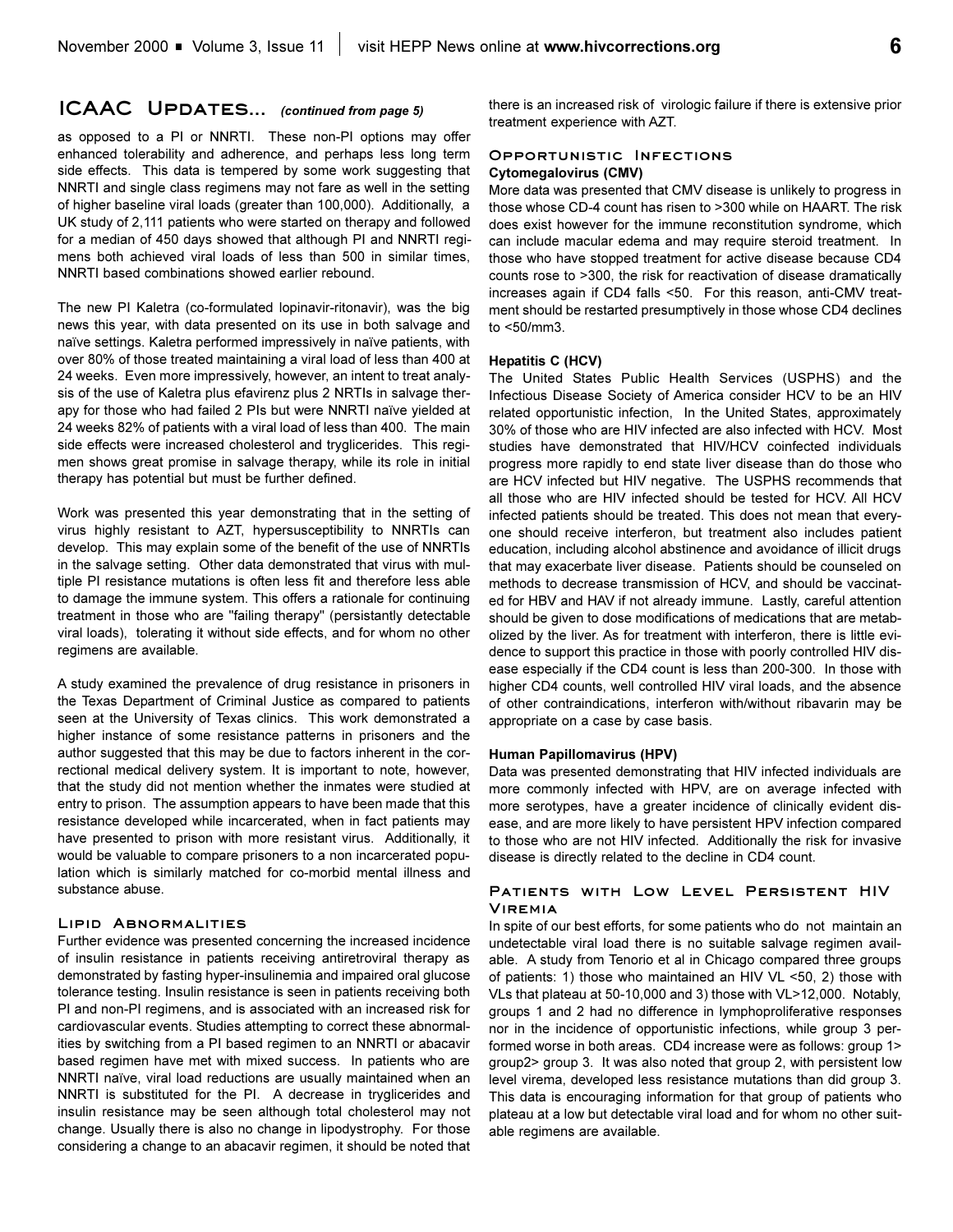# **Ask the Expert: Initiating HAART**

*MP is a 36-year-old African American male, newly diagnosed with HIV infection, whose CD4 lymphocyte count is 146 (10%) and HIV-1 RNA level is 122,000 copies/mL. His last HIV risk behavior was seven years ago when he injected drugs. He has been incarcerated for the past four years and reports no HIV risk behavior within prison. He has had no major illnesses and has no abnormalities on physical exam. Family history is significant for hypertension and CVA, but not for diabetes. He is immune to HBV (HBSAg negative) and is HCV antibody positive (HCV Ab positive). His CBC is normal and his hepatic transaminases are mildly elevated with an AST=66 and ALT=74. His lipids are within normal limits. The patient is extremely interested in starting antiretroviral therapy. What are the considerations for initiating antiretroviral therapy in this inmate who has two remaining years to his prison sentence?*

#### **Response by Frederick L. Altice, M.D.\* :**

In general, this is a healthy male with suppressed CD4 count and an extremely high viral load who is at high risk for progression of HIV. The first thing I would do is initiate PCP prophylaxis with TMP/SMZ. The patient's motivation makes initiation of antiretroviral therapy somewhat easier than in a patient who is not convinced of the potential benefits of treatment. One should next consider determining if this patient has any of the four characteristics associated with an increased risk for virologic failure of antiretroviral therapy (baseline resistance mutations, CD4<200, HIV-1 RNA > 100,000, and nonadherence). Since this patient appears to have seroconverted more than seven years ago, the likelihood of baseline resistance is lessened and I would therefore not order a baseline HIV genotype. Because this patient is antiretroviral naïve, I would plan ahead with appropriate adherence counseling (enforcing the message that the first shot is the best shot).

I would investigate institutional barriers to receiving ARTs, and if present, I might select agents to which mutations arise slowly (i.e. have a high barrier to genetic mutations). For some ART agents (3TC and NNRTIs) resistance can develop after a single mutation. Therefore, if medline routinely requires a 30+ minute wait, if medline staff were not skilled to ensure a complete regimen, or if a history of confiscation of medications during strip searches for those with "Keep on Person" therapy existed, I might avoid medications with a low genetic barrier to resistance in first line therapy such as 3TC and the NNRTIs (such as efavirenz, nevirapine). Lastly, since this patient has a high viral load and a reduced CD4 count, I am less enthusiastic to treat with less potent agents. I would select a regimen with maximal potency and minimal toxicity (see table 1). Irrespective of the antiretroviral combination, I would monitor LFTs carefully, given this patient's coinfection with HCV.

#### **Table 1. Examples of Initial HAART Regimens**

| [D4T (stavudine) or ZDV (zidovudine)] + DDI (didanosine) + NFV                                                                                                                                                                                                                                                                                                               |  |
|------------------------------------------------------------------------------------------------------------------------------------------------------------------------------------------------------------------------------------------------------------------------------------------------------------------------------------------------------------------------------|--|
| (nelfinavir)                                                                                                                                                                                                                                                                                                                                                                 |  |
| (D4T or ZDV) + ABC (abacavir) + NFV                                                                                                                                                                                                                                                                                                                                          |  |
| (D4T or ZDV) + DD I + EFV (efavirenz)*                                                                                                                                                                                                                                                                                                                                       |  |
| $(D4T or ZDV) + ABC + EFV^*$                                                                                                                                                                                                                                                                                                                                                 |  |
| *EFV containing regimens have been demonstrated to have similar<br>efficacy for patients with VL greater and less than 100,000 copies.<br>Enthusiasm for its use is tempered in some systems, which<br>inefficient medication administration may increase risk of poor<br>adherence. Resistance is more likely to develop in the presence<br>of NNRTIs if adherence is poor. |  |

Based on clinical trials of individuals with HIV-1 RNA > 100,000, I would avoid the use of nevirapine and triple nucleoside analogue therapy. Nearly any of the recommended nucleoside analogue combinations would be an acceptable initial treatment strategy. I might avoid the use of lamivudine (3TC) given this patient's increased risk for virological failure and the relative ease of developing resistance to this agent. I would also consider using any of a number of non-conventional nucleoside combinations, particularly the use of abacavir (ABC) as part of the nucleoside backbone (in combination with ZDV, DDI or D4T) given its potency. The major caveat for this approach

|  | TABLE 2. Dosages for Regimens with Ritonavir + Other |
|--|------------------------------------------------------|
|  | <b>Protease Inhibitor</b>                            |

| <b>DRUG</b>      | <b>EFFECT</b>                     | <b>RECOMMENDATIONS</b>                                                                                                                         |
|------------------|-----------------------------------|------------------------------------------------------------------------------------------------------------------------------------------------|
| Indinavir (IDV)  | IDV- $12-5x$<br>RTV- no change    | IND 400mg bid + RTV 400mg<br>bid or IDV 800mg + RTV 100-<br>200mg bid                                                                          |
| Nelfinavir (NFV) | <b>NFV-1.5x</b><br>RTV- No change | RTV 400mg bid + NFV 500-<br>750 bid                                                                                                            |
| Amprenavir (APV) | APV-12.5x<br>RTV- no change       | APV 1200mg qd + RTV 200mg<br>gd or APV 600mg bid + RTV<br>100mg gd. With EFV/APV/RTV<br>use: RTV 200mg bid, APV<br>1200 mg bid + EFV 600mg hs. |
| Saguinavir (SQV) | SQV-12x<br>RTV- No change         | SQV 400mg bid + RTV 400mg<br>bid                                                                                                               |

*Adapted from Bartlett JG and Gallant JE. 2000-2001 Medical Management of HIV Infection. Johns Hopkins University, Baltimore, MD. 2000.*

would be if a system was not accustomed to managing the ABC Hypersensitivity Syndrome (see HEPP News , April 1999). In addition, I would consider using either efavirenz or a potent protease inhibitor. Though efavirenz would be easier to administer, there are two issues that might make efavirenz more appropriate at a later time: 1) if there were barriers to adherence, resistance would develop quickly if not taken consistently and leave the entire class of NNRTIs unavailable for future options; and 2) recent data suggesting hypersusceptability to NNRTIs (efavirenz, nevirapine) in patients with genotypic mutations to NRTIs (AZT, 3TC, d4T, ddI, ABC) favors their use as salvage therapy.

Among the PIs, I would only consider those that are dosed twice daily. This means using nelfinavir or amprenavir alone or pharmacokinetic enhancement of saquinavir, indinavir or lopinavir with low dose ritonavir (see Table 2) . Lopinavir is formulated with ritonavir as kaletra; (see newsflashes, page 8). Ideally, among the protease inhibitors, I would consider using nelfinavir upfront since data demonstrates successful salvage therapy with other PIs in cases of nelfinavir failure. Additionally, nelfinavir's diminished effect on cytochrome P450 decreases the likelihood of drug interactions, and there is less hyperlipidemia associated with nelfinavir compared to some other PIs. The benefit of the pharmacokinetic enhancement of the PIs has not been thoroughly studied in comparison trials of other PIs, however is likely to have improved efficacy and potentially increased toxicity compared to non-enhanced use of a PI.

Lastly, because this patient has an increased risk for virologic failure, I would order a viral load every four weeks until the patient achieves a viral load (VL) of <50 copies/mL (ultrasensitive assay). If the patient failed to achieve a decrease in viral load of at least one log (90%) by four weeks, VL<400 copies by 12 weeks or < 50 copies by 24 weeks, I would consider intensification therapy using an additional agent if adherence was not the reason for virological failure. (See HEPP News, October 1999)

\*Speaker's Bureau: Agouron Pharmaceuticals, Bristol-Myers Squibb, *DuPont, Glaxo Wellcome, Merck, Roche.*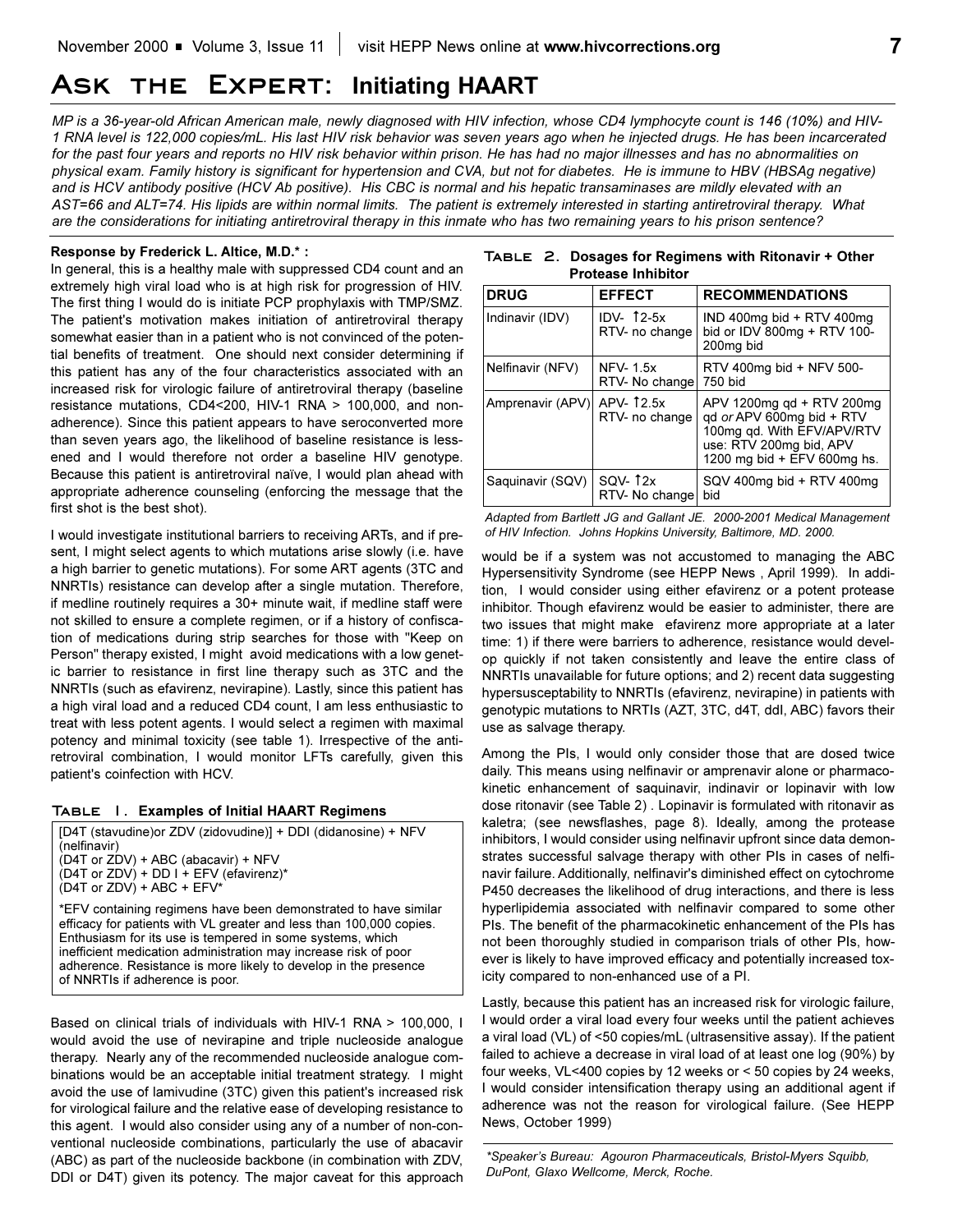# SAVE THE DATES

**Request for Proposals (RFP): Equal Access Initiative- Computer Grants Program 2000/2001.** *Due Date: December 1, 2000* 100 minority community-based HIV/AIDS organizations will lreceive access to the Internet through a unique in-kind computer grants program. Contact: National Minority AIDS Council (NMAC) at 202.483.6622 or info@nmac.org Visit: www.nmac.org/pubs/ RFP2000-2001.htm

#### **National STD Prevention Conference**

*December 4-7, 2000 Milwaukee, WI*  Contact: Glenda Vaughn, Centers for Disease Control and Prevention Call: 404.639.1806 E-mail: ghv1@cdc.gov

#### **Medical Management of AIDS: A Comprehensive Review of HIV Management - Winter Symposium**

*December 7-9, 2000 San Francisco, CA* Contact: Cliff Brock Department of Medicine UCSF Call: 415.476.5208 Fax: 415.476.3542 Email: cme@medicine.ucsf.edu Visit: http://medicine.ucsf.edu/ programs/cme

#### **2001 ACA Winter Conference**

*January 22-24, 2001 Nashville, Tennessee*  Call 1-800-222-5646, ext. 1922 Fax: 1-301-918-1900 Visit: www.corrections.com/aca

#### **8th Conference on Retroviruses and Opportunistic Infections**

*February 4 -8, 2001 Sheraton Chicago Hotel and Towers, Chicago, IL* Call: 703.535.6862 Fax: 703.535.6899 E-mail: info@retroconference.org Visit: www.retroconference.org

#### **Call for Abstracts: 13th National HIV/AIDS Update Conference**

*March 20-23, 2001 San Francisco CA* Abstract Deadline: December 15, 2000 Call: 212.806.1633 Fax: 212.806.1608 Email: jennifer.attonito@amfar.org Visit: www.amfAR.org

# **News Flashes**

#### **High Rates of Hepatitis C in Massachusetts State Prisons**

A blind test conducted last spring found that 29% of men and 39% of women in the Massachusetts' prison system have hepatitis C, while 4% of the state's inmates have tested positive for HIV. Since Massachusetts prisons are forbidden to routinely test for either HIV or hepatitis C, most inmates who do not request screening remain undiagnosed. (Contrada, Springfield Union-News, 9/25/00).

### **New PI Combo: Kaletra**

Sharon Walmsley of the University of Toronto reported the results of a phase II, multi-center, international double-blind study of 653 ARTnaive subjects treated with either ABT-378/r (Kaletra) or nelfinavir in combination with nucleoside analogues. The results, reported at ICAAC last month, indicated that plasma HIV in the bloodstream dropped to undetectable levels in 79% of the patients taking Kaletrabased combination therapy versus participants receiving nelfinavir-based combination therapy for 40 weeks. Walmsley said she believes the easier dosing schedule and longer half-life of Kaletra, which combines lopinavir and ritonavir, were two factors in the better results, as patients were not only more compliant with Kaletra but the drug stayed longer in the body if they skipped a pill. (Walmsley S, Badley A, Beall G, et al. ICAAC 2000, Abstract #693).

### **FDA Approves Enteric Coated Didanosine (Videx)**

On October 31, the Food and Drug Administration approved enteric-coated didanosine (ddI; Videx). This new formulation of Videx includes delayed-release capsules that contain enteric-coated "beadlets," which allow slow release of the drug into the bloodstream over a 24-hour period. Enteric-coated didanosine may be useful for HIV-infected patients who show intolerance of the current "buffered" tablet formulation of Videx, which frequently causes diarrhea. For more information, contact: John Kouten, 609-897-2637 or

# **Web Resources**

**Office for Human Research Protections (OHRP)** *(formerly Office for Protection from Research Risk , OPRR)* http://ohrp.osophs.dhhs.gov/

**HIV/AIDS Sites: CDC AIDS Clearinghouse** www.cdcnpin.org

**DHHS Treatment Guidelines** www.hivatis.org

**HIV and Hepatitis** www.hivandhepatitis.org

**HIV InSite** www.ucsf.edu/medical john.kouten@bms.com. (BMS Press Release, 10/31/00. Also see http://www.fda.gov/cder/).

#### **Staggering Numbers: AIDS Deaths in South African Prisons**

AIDS-related deaths in South African prisons account for as much as 90% of the 1,000 natural deaths in South Africa this year. Since 1995, AIDS-related deaths in South African prisons have risen 300%. Gideon Morris, secretary of the Office of the Inspecting Judge, South Africa, attributes this increase in deaths to high incidence of rape and increasing number of inmates with HIV infection. (Agence France Presse, 10/17/00. www.afp.com).

#### **HIV Among Prison Inmates in Russia**

Approximately 700 HIV-infected patients reside in the Kaliningrad regional penal system in Russia. There are 46,000 registered AIDS cases nationwide, Russian Health Ministry statistics show; however, WHO officials say the actual number could be 10 times higher. The inmates are given a special diet to help them stay strong against HIV, but Western AZT-type drugs that boost the immune system are too costly, and the prisoners often must make do as best they can. (Ittner, Phil. San Francisco Chronicle, 10/16/00. P. A11; www.sfgate.com)

### **Correction: Fax-back Survey**

On Monday, November 6, HEPP News subscribers received a fax-back survey to provide us feedback on the newsletter. We incorrectly listed *Agouron* as our sole sponsor. HEPP News is extremely grateful for the support provided through *Abbott*, *Bristol Myers-Squibb*, *Dupont*, *Glaxo*, *Merck*, *Roche*, and *Roxane*, as well as *Agouron*. Due to the generousity of our sponsors, HEPP News is able to be the only independent newsletter available to correctional health care providers caring for HIV-infected prison and jail inmates.

#### **Johns Hopkins AIDS** http://hopkins-aids.edu

**Medscape**

http://medscape.com

**Human Subject Research Sites: OHRP: Prisoners as Subjects** http://ohrp.osophs.dhhs.gov/humansubjects/ guidance/prison.htm

http://ohrp.osophs.dhhs.gov/polasur.htm

**The New England Journal of Medicine -- September 14, 2000 -- Vol. 343, No. 11 Protecting Research Subjects -- What Must Be Done**

www.nejm.org/content/2000/0343/0011/0808.asp